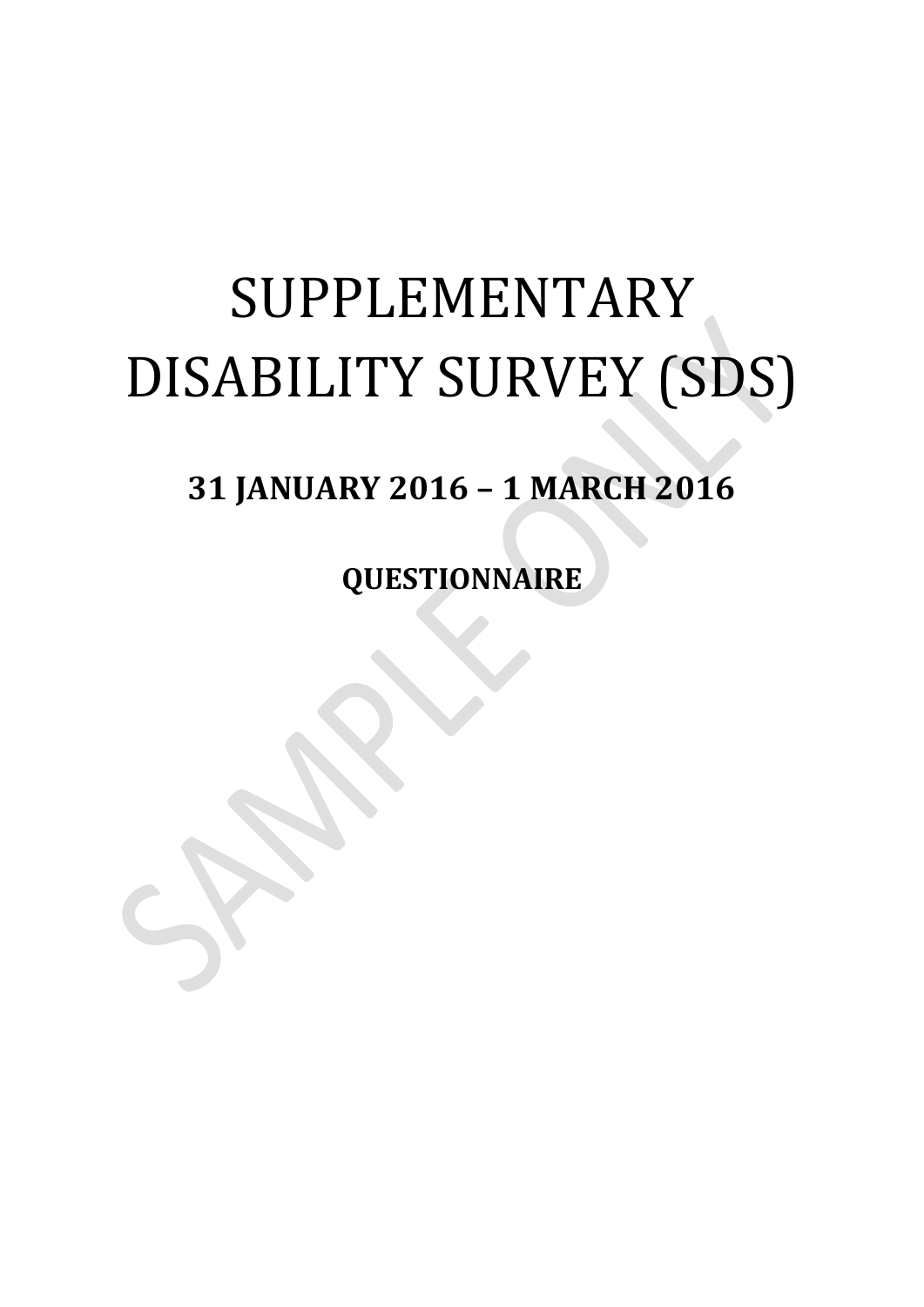## **Table of Contents**

<span id="page-1-0"></span>

| MODULE 1.1 WHETHER HAS DIFFICULTY SEEING (WGSIGH)4         |  |
|------------------------------------------------------------|--|
|                                                            |  |
|                                                            |  |
| MODULE 1.4 WHETHER HAS DIFFICULTY REMEMBERING OR           |  |
| MODULE 1.5 WHETHER HAS DIFFICULTY WITH SELF CARE (WGSC) 8  |  |
| MODULE 1.6 WHETHER HAS DIFFICULTY COMMUNICATING (WGCOM)  9 |  |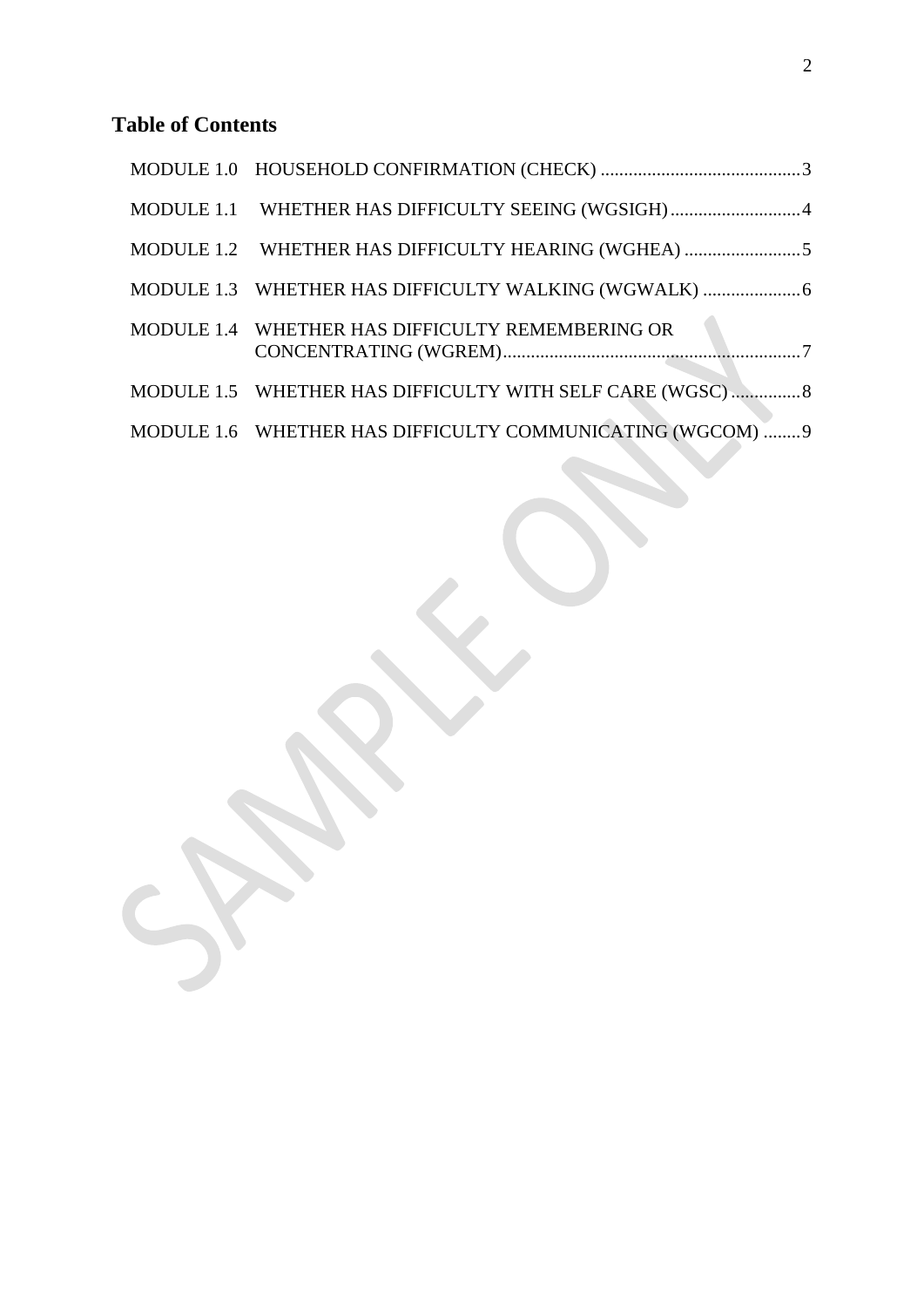#### **MODULE 1.0 HOUSEHOLD CONFIRMATION (CHECK)**

## **Population: Persons aged 5 years or more**

| <b>From</b>       | <b>Question Wording</b>                                                   |                   |
|-------------------|---------------------------------------------------------------------------|-------------------|
| <b>Population</b> |                                                                           | To question       |
| ${\bf P}$         | <b>CHECKQ1</b>                                                            |                   |
|                   | DisabID1.CHECKQ1                                                          |                   |
|                   | Now, I'll check with you my list of usual residents and their<br>details: |                   |
|                   | Interviewer: Read out the list of people below.                           |                   |
|                   | Interviewer: Select anyone who has left the household.                    |                   |
|                   | More than one response is allowed. Press space bar<br>between responses.  |                   |
|                   | List Name and DOB for each person identified in the<br>household form:    |                   |
|                   | Hhld.Qns.D2[x].aNameDisp<br>(Hhld.Qns.D3[x].xDateOfBirth)                 | $\rightarrow$ END |

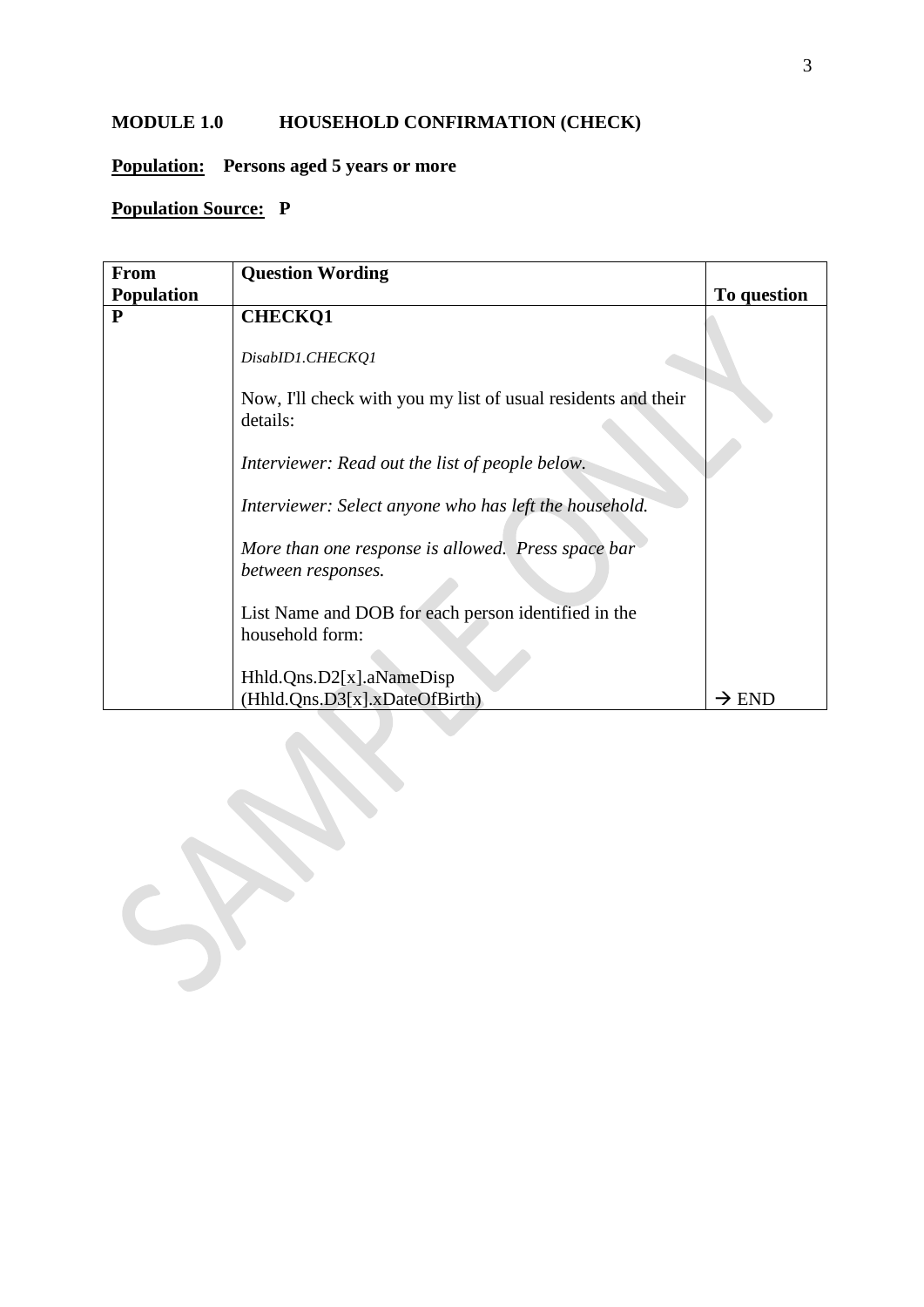#### <span id="page-3-0"></span>**MODULE 1.1 WHETHER HAS DIFFICULTY SEEING (WGSIGH)**

#### **Population: Persons aged 5 years or more**

| <b>From</b><br><b>Population</b> | <b>Question Wording</b>                                                                                                                                                     | To question            |
|----------------------------------|-----------------------------------------------------------------------------------------------------------------------------------------------------------------------------|------------------------|
| $\mathbf{P}$                     | <b>WASINTRO</b>                                                                                                                                                             |                        |
|                                  | DisabID1.WASINTRO                                                                                                                                                           |                        |
|                                  | (Loop for each person in household where CHECKQ1 is<br>unanswered)                                                                                                          |                        |
|                                  | [The next questions ask about difficulties [you/anyone in]<br>the household] may have doing certain activities because<br>of a health problem.                              |                        |
|                                  | You will have four response options:<br>1. No - no difficulty<br>2. Yes – some difficulty<br>3. $Yes - a lot of difficulty$<br>4. Cannot do at all<br>Press [1] to continue | $\rightarrow$ WGSIGHQ1 |
|                                  | WGSIGHQ1                                                                                                                                                                    |                        |
|                                  | DisabID1.WGSIGHQ1[#]<br>[Do/Does] [you/name] have difficulty seeing, even if<br>wearing glasses:                                                                            |                        |
|                                  | Interviewer: Read out response categories 1-4.<br>Ctrl K may be used here if necessary.<br>Ctrl R may be used here if necessary.                                            |                        |
|                                  | 1. No - no difficulty?<br>2. Yes – some difficulty?<br>3. $Yes - a lot of difficulty?$<br>4. Cannot do at all?                                                              | $\rightarrow$ END      |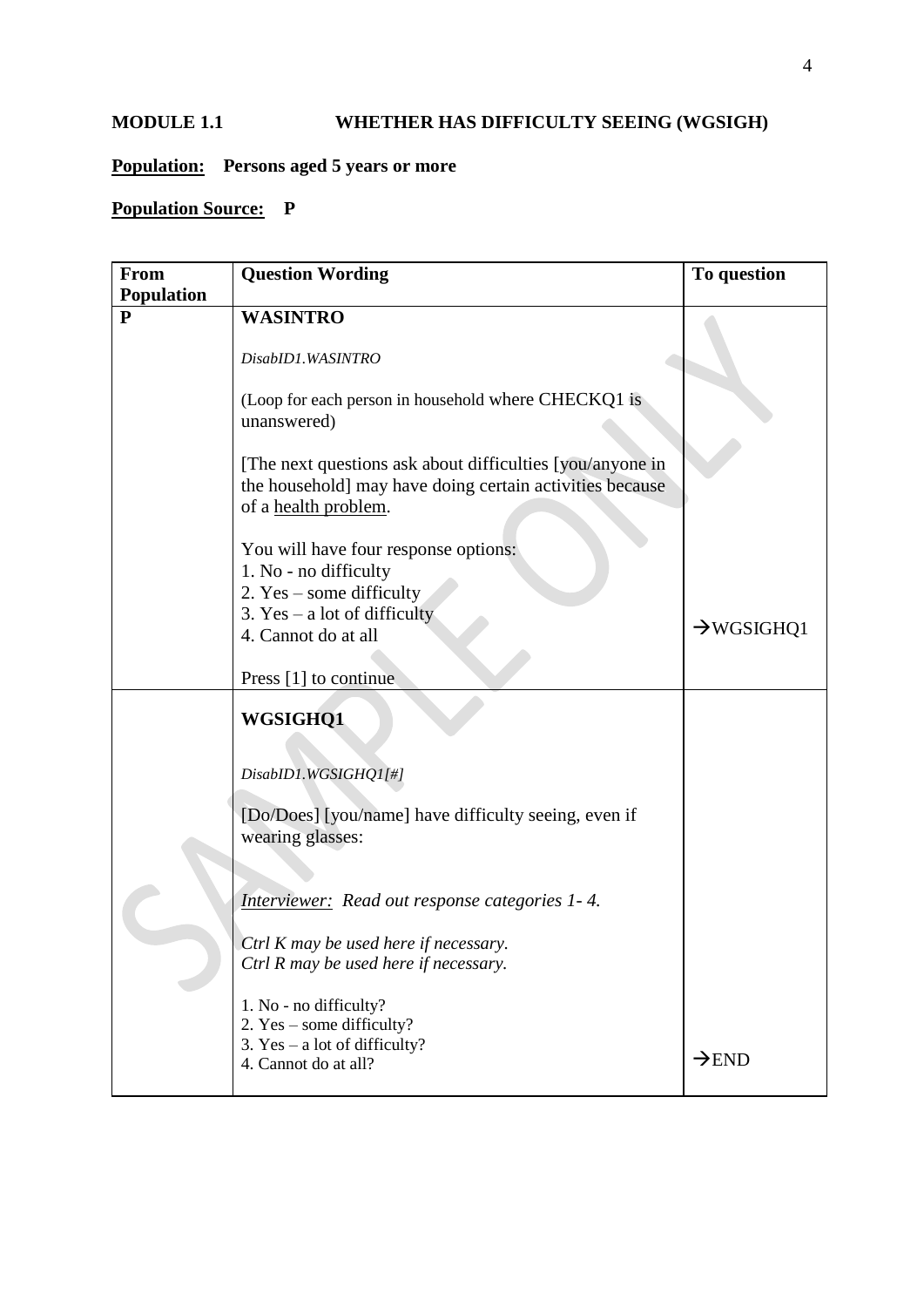## <span id="page-4-0"></span>**MODULE 1.2 WHETHER HAS DIFFICULTY HEARING (WGHEA)**

## **Population: Persons aged 5 years or more**

| <b>From</b>       | <b>Question Wording</b>                                                                                          | To question       |
|-------------------|------------------------------------------------------------------------------------------------------------------|-------------------|
| <b>Population</b> |                                                                                                                  |                   |
| ${\bf P}$         | <b>WGHEAQ1</b>                                                                                                   |                   |
|                   | DisabID1.WGHEAQ1[#]                                                                                              |                   |
|                   | (Loop for each person in household where CHECKQ1 is<br>unanswered)                                               |                   |
|                   | [Do/Does] [you/name] have difficulty hearing, even if using<br>a hearing aid:                                    |                   |
|                   | Interviewer: Read out response categories 1-4.                                                                   |                   |
|                   | Ctrl K may be used here if necessary.<br>Ctrl R may be used here if necessary.                                   |                   |
|                   | 1. No - no difficulty?<br>2. $Yes - some difficulty?$<br>3. $Yes - a lot of difficulty?$<br>4. Cannot do at all? | $\rightarrow$ END |

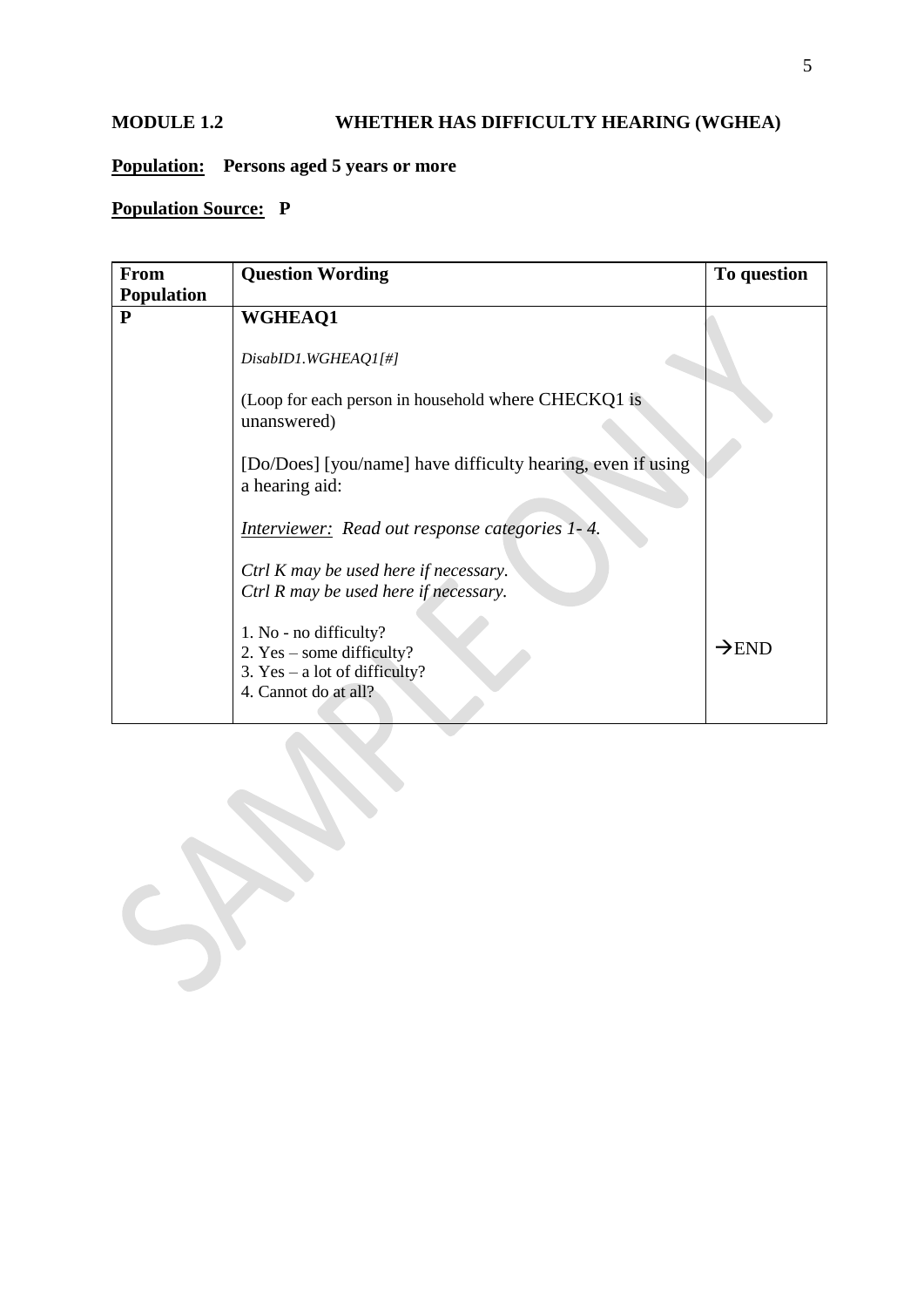## <span id="page-5-0"></span>**MODULE 1.3 WHETHER HAS DIFFICULTY WALKING (WGWALK)**

## **Population: Persons aged 5 years or more**

| <b>From</b>       | <b>Question Wording</b>                                                                                          | To question       |
|-------------------|------------------------------------------------------------------------------------------------------------------|-------------------|
| <b>Population</b> |                                                                                                                  |                   |
| ${\bf P}$         | <b>WGWALKQ1</b>                                                                                                  |                   |
|                   | DisabID1.WGWALKQ1[#]                                                                                             |                   |
|                   | (Loop for each person in household where CHECKQ1 is<br>unanswered)                                               |                   |
|                   | [Do/Does] [you/name] have difficulty walking or climbing<br>steps:                                               |                   |
|                   | Interviewer: Read out response categories 1-4.                                                                   |                   |
|                   | Ctrl K may be used here if necessary.<br>Ctrl R may be used here if necessary.                                   |                   |
|                   | 1. No - no difficulty?<br>2. $Yes - some difficulty?$<br>3. $Yes - a lot of difficulty?$<br>4. Cannot do at all? | $\rightarrow$ END |

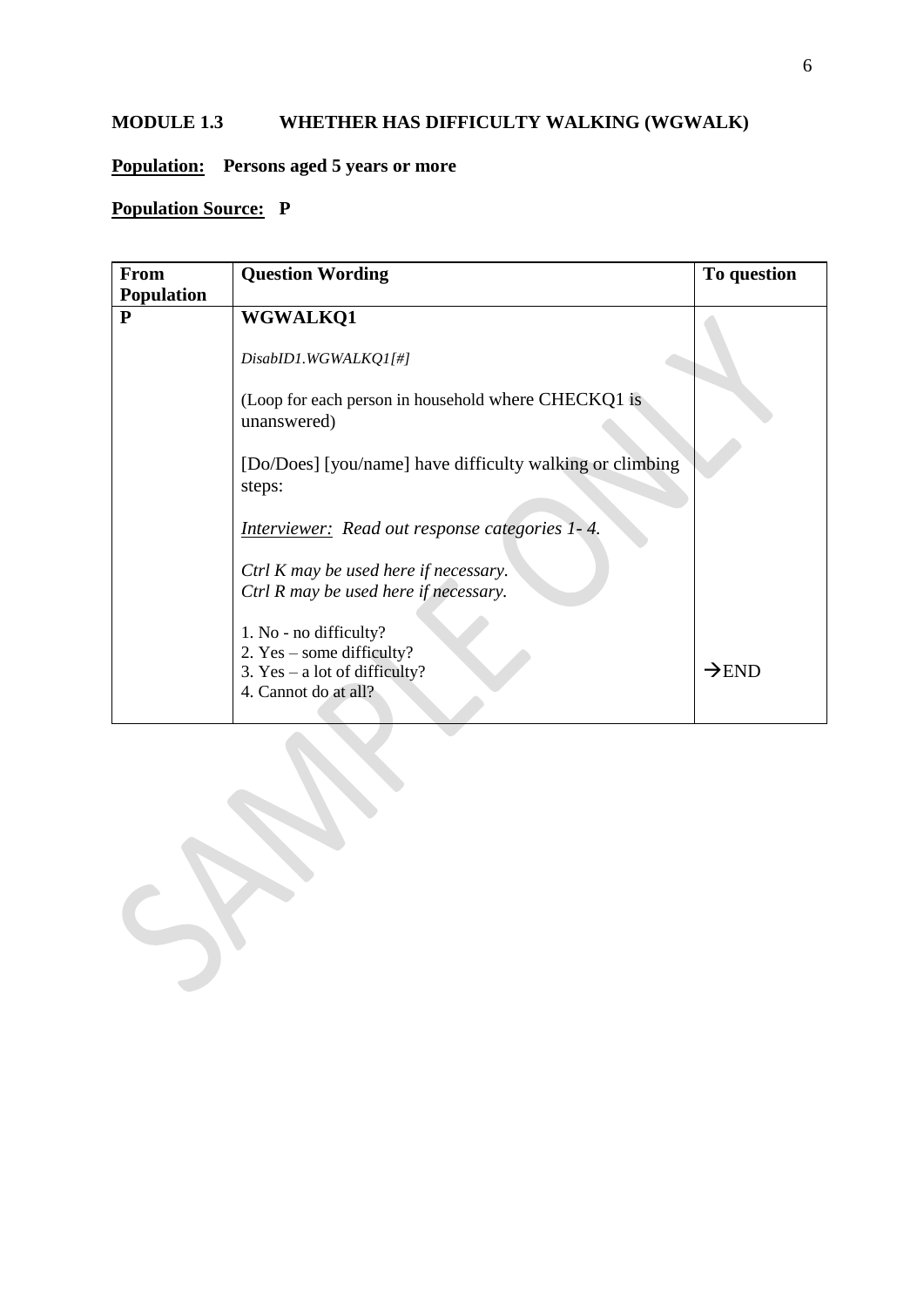#### <span id="page-6-0"></span>**MODULE 1.4 WHETHER HAS DIFFICULTY REMEMBERING OR CONCENTRATING (WGREM)**

#### **Population: Persons aged 5 years or more**

| <b>From</b>       | <b>Question Wording</b>                                                                                        | To question       |
|-------------------|----------------------------------------------------------------------------------------------------------------|-------------------|
| <b>Population</b> |                                                                                                                |                   |
| ${\bf P}$         | <b>WGREMQ1</b>                                                                                                 |                   |
|                   | DisabID1.WGREMQ1[#]                                                                                            |                   |
|                   | (Loop for each person in household where CHECKQ1 is<br>unanswered)                                             |                   |
|                   | [Do/Does] [you/name] have difficulty remembering or<br>concentrating:                                          |                   |
|                   | <i>Interviewer:</i> Read out response categories 1-4.                                                          |                   |
|                   | Ctrl K may be used here if necessary.<br>Ctrl R may be used here if necessary.                                 |                   |
|                   | 1. No - no difficulty?<br>2. Yes – some difficulty?<br>3. $Yes - a lot of difficulty?$<br>4. Cannot do at all? | $\rightarrow$ END |

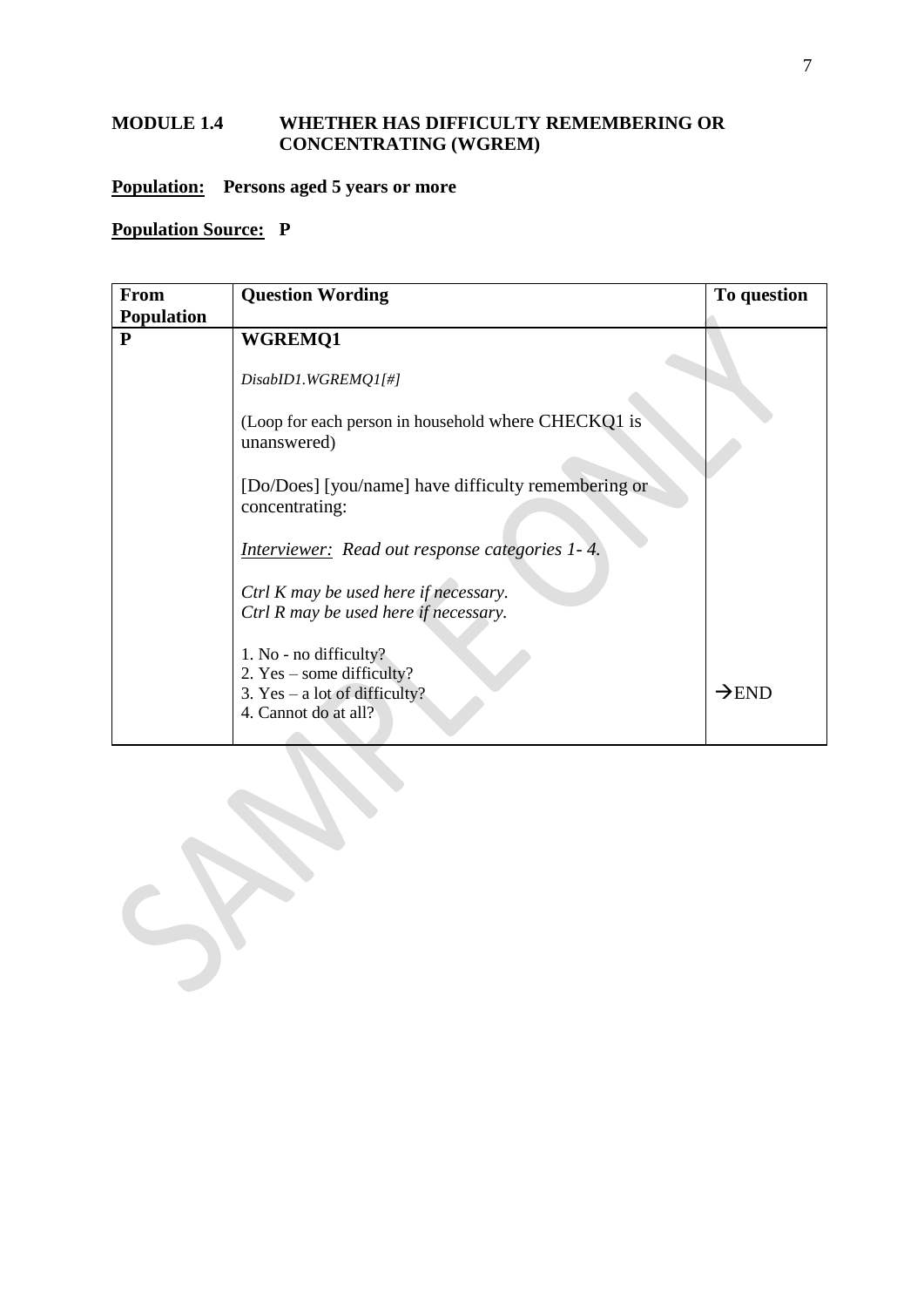## <span id="page-7-0"></span>**MODULE 1.5 WHETHER HAS DIFFICULTY WITH SELF CARE (WGSC)**

#### **Population: Persons aged 5 years or more**

| <b>From</b>       | <b>Question Wording</b>                                                                                          | To question       |
|-------------------|------------------------------------------------------------------------------------------------------------------|-------------------|
| <b>Population</b> |                                                                                                                  |                   |
| ${\bf P}$         | WGSCQ1                                                                                                           |                   |
|                   | DisabID1.WGSCQ1[#]                                                                                               |                   |
|                   | (Loop for each person in household where CHECKQ1 is<br>unanswered)                                               |                   |
|                   | [Do/Does] [you/name] have difficulty (with self-care such<br>as) washing all over or dressing:                   |                   |
|                   | Interviewer: Read out response categories 1-4.                                                                   |                   |
|                   | Ctrl K may be used here if necessary.<br>Ctrl R may be used here if necessary.                                   |                   |
|                   | 1. No - no difficulty?<br>2. $Yes - some difficulty?$<br>3. $Yes - a lot of difficulty?$<br>4. Cannot do at all? | $\rightarrow$ END |